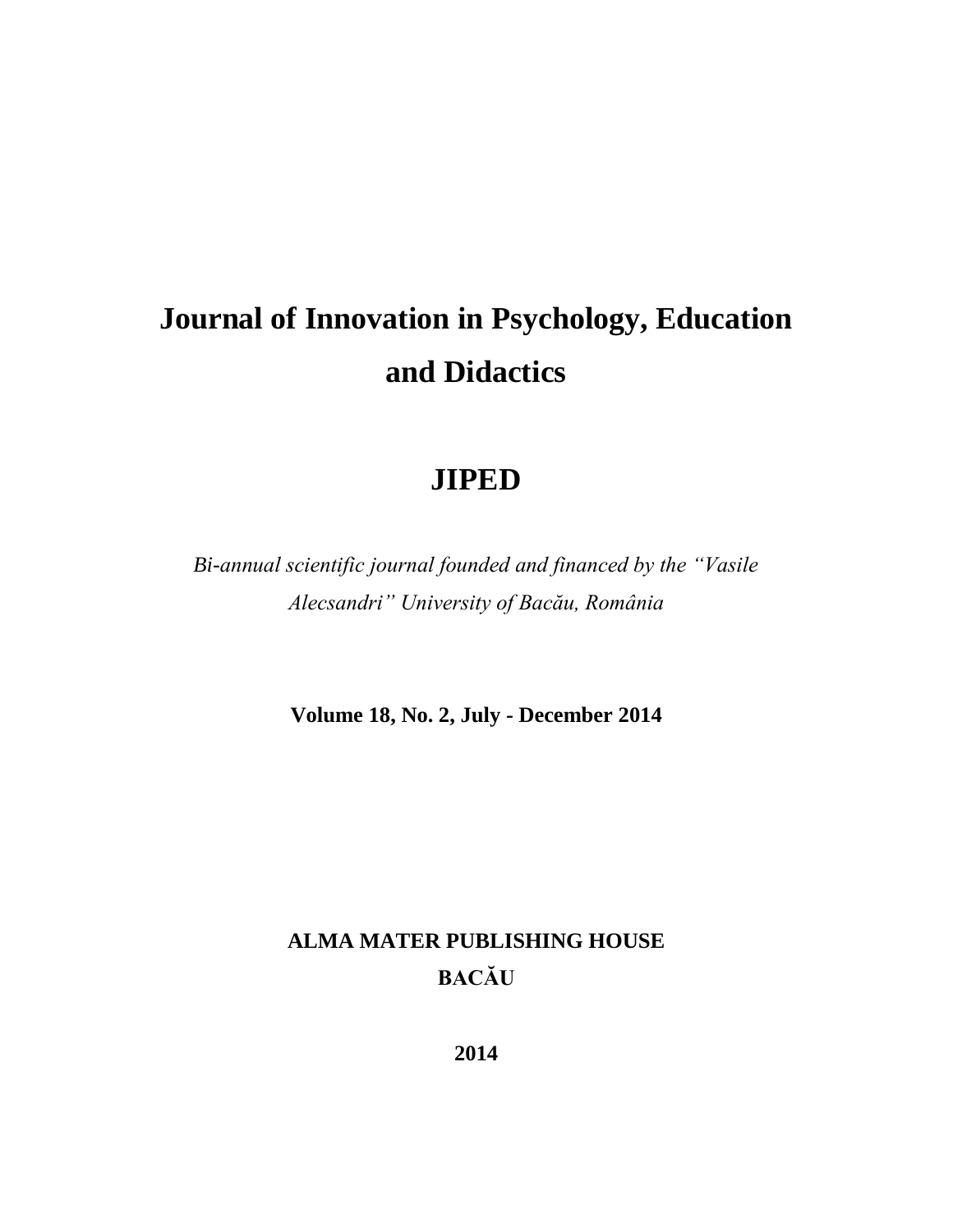### **Journal of Innovation in Psychology, Education and Didactics JIPED**

**Volume 18, No. 2, July - December 2014**

#### **EDITOR-IN-CHIEF:**

Liliana MÂȚĂ, "Vasile Alecsandri" University of Bacău, Romania

#### **MANAGING EDITOR:**

Venera-Mihaela COJOCARIU – "Vasile Alecsandri" University of Bacău, Romania

#### **EDITORIAL BOARD:**

Abdeljalil AKKARI – University of Geneva, Switzerland Gabriel ALBU - Petroleum-Gas University of Ploieşti, Romania Liviu ANTONESEI – "Alexandru Ioan Cuza" University of Iași, Romania Ioana BOGHIAN - "Vasile Alecsandri" University of Bacău, Romania Carmen CREȚU – "Alexandru Ioan Cuza" University of Iași, Romania Constantin CUCOS – "Alexandru Ioan Cuza" University of Iași, Romania Pilar Núñez DELGADO – University of Granada, Spain Pierangela DIADORI – University for Foreigners of Siena, Italy Constanța DUMITRIU – "Vasile Alecsandri" University of Bacău, Romania Gheorghe DUMITRIU – "Vasile Alecsandri" University of Bacău, Romania Dorin HERLO – "Aurel Vlaicu" University of Arad, Romania Mary IOANNIDES-KOUTSELINI – Unıversity of Cyprus, Cyprus Maia KVRIVISHVILI – Ivane Javakhishvili Tbilisi State University, Georgia Costică LUPU – "Vasile Alecsandri" University of Bacău, Romania Cristina del MORAL BARIGUETE – University of Granada, Spain Elena NECHITA – "Vasile Alecsandri" University of Bacău, Romania Lilana STAN – "Alexandru Ioan Cuza" University of Iași, Romania Raquel Pinilla VASQUEZ – District University of Bogotá, Colombia

#### **TECHNICAL EDITORIAL STAFF:**

L. Mâţă

"Vasile Alecsandri" University of Bacău, Romania

Publication History: Formerly known as *Studii şi Cercetări Ştiinţifice, Seria: Ştiinţe socioumane* (Studies and scientific research, Series: Social and Human Sciences)

#### **EDITORIAL OFFICE:**

"Vasile Alecsandri" University of Bacău, Romania, Science Faculty Calea Mărăşeşti, Nr. 157, 600115, Bacău, Romania Phone: +40.234. 542411, Fax: +40.234.571012 Contact person: Liliana Mâţă, Email: [jiped@ub.ro](mailto:jiped@ub.ro) Journal home page: <http://pubs.ub.ro/?pg=revues&rev=jiped> Full text: [http://jiped.ub.ro/?page\\_id=13](http://jiped.ub.ro/?page_id=13)

#### **PUBLISHER CONTACT INFORMATION:**

ALMA MATER PUBLISHING HOUSE Calea Mărăşeşti, Nr. 157, 600115, Bacău, Romania

#### **Copyright 2014 Alma Mater Publishing House**

#### **ISSN 2247-4579**

#### **E-ISSN 2392-7127**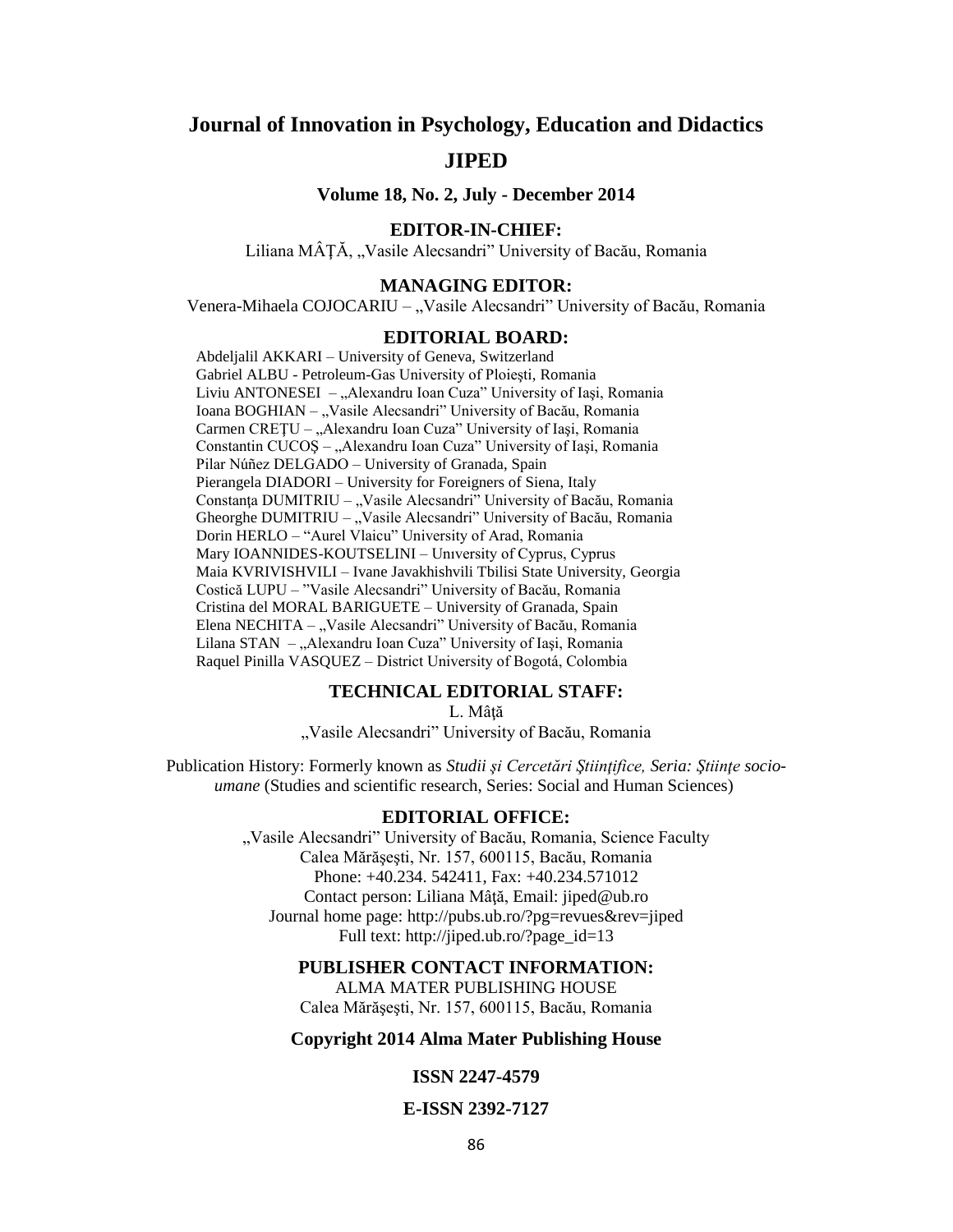#### **SCIENTIFIC REVIEWERS**

A. Akkari – University of Geneva, Switzerland G. Albu - Petroleum-Gas University of Ploieşti, Romania S. Alecu – "Dunărea de Jos" University of Galati, Romania L. Antonesei – "Alexandru Ioan Cuza" University of Iaşi, Romania J. M. Anaya – University of Granada, Spain I. Boghian – "Vasile Alecsandri" University of Bacău, Romania V.-T. Caciuc – "Dunărea de Jos" University of Galaţi, Romania G. J. de Casadiego – District University of Bogotá, Colombia M. Ciortea – "1 Decembrie" University of Alba Iulia, Romania O. Clipa – "Ştefan cel Mare" University of Suceava, Romania V.-M. Cojocariu – "Vasile Alecsandri" University of Bacău, Romania C. Crețu – "Alexandru Ioan Cuza" University of Iași, Romania D. Csorba – Universitatea din Bucureşti, Romania C. Cucoş – "Alexandru Ioan Cuza" University of Iaşi, Romania E. L. Danciu – University of the West, Timişoara, Romania P. N. Delgado – University of Granada, Spain P. Diadori – University for Foreigners of Siena, Italy O. Dandara – Moldova State University of Chişinău, Republic of Moldova C. Dumitriu – "Vasile Alecsandri" University of Bacău, Romania Gh. Dumitriu – "Vasile Alecsandri" University of Bacău, Romania L. Ezechil – University of Piteşti, Romania R. M. Ghiaţău – "Alexandru Ioan Cuza" University of Iaşi, Romania G. Grosseck – University of the West, Timişoara, Romania D. Herlo – "Aurel Vlaicu" University of Arad, Romania A. A. Ignat – "Ştefan cel Mare" University of Suceava, Romania M. Ioannides-Koutselini – University of Cyprus, Cyprus M. Kvrivishvili – Iv. Javakhishvili Tbilisi State University, Georgia E. Loizou – University of Cyprus, Cyprus C. Lupu – "Vasile Alecsandri" University of Bacău, Romania L. Mâţă – "Vasile Alecsandri" University of Bacău, Romania E. Monami – University for Foreigners of Siena, Italy C. del Moral Bariguete – University of Granada, Spain E. Nechita – "Vasile Alecsandri" University of Bacău, Romania L. Neophytou – University of Cyprus, Cyprus C. Petrovici – "Alexandru Ioan Cuza" University of Iaşi, Romania V. Popa – "Vasile Alecsandri" University of Bacău, Romania J. R. Polo – University of Granada, Spain G. Raţă – "Vasile Alecsandri" University of Bacău, Romania A.-G. Romedea – "Vasile Alecsandri" University of Bacău, Romania A. Rurac – "Ion Creangă" University, Chişinău, Republic of Moldova P. Savin – "Vasile Alecsandri" University of Bacău, Romania E. Seghedin – "Alexandru Ioan Cuza" University of Iaşi, Romania L. Stan – "Alexandru Ioan Cuza" University of Iaşi, Romania M. Stanciu – University of Agricultural Sciences and Veterinary Medicine "Ion Ionescu de la Brad", Iaşi, Romania C.-C. Ştir – "Dunărea de Jos" University of Galaţi, Romania I. C. Timofti – "Vasile Alecsandri" University of Bacău, Romania R. P. Vasquez – District University of Bogotá, Colombia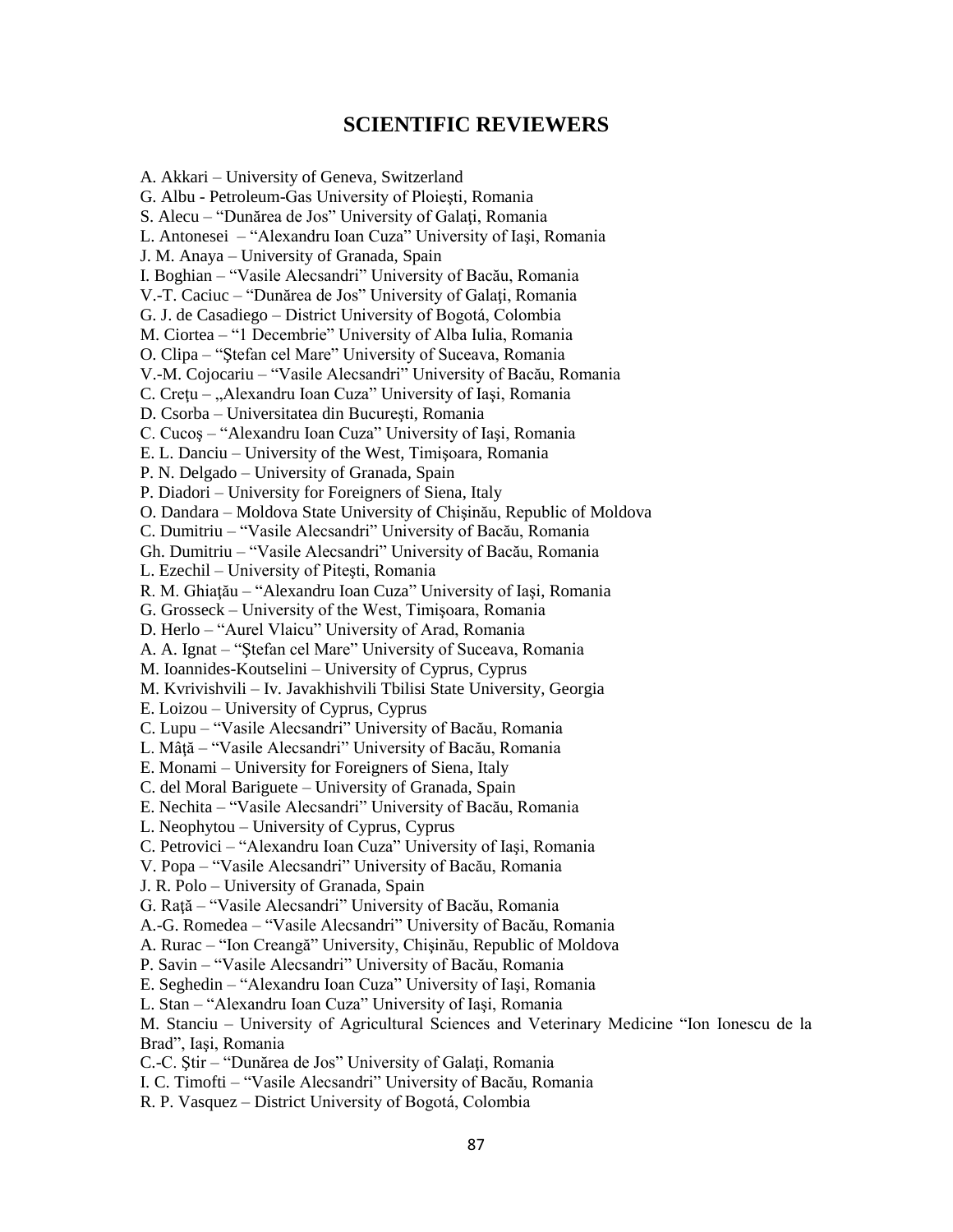#### **Copyright statement**

Material on these pages is copyright Alma Mater Publishing House. It may be freely downloaded and printed for personal reference, but not otherwise copied, altered in any way or transmitted to others (unless explicitly stated otherwise) without the written permission of Alma Mater Publishing House.

If a manuscript is accepted for publication, the authors must agree to reassign the copyright of that manuscript to the Journal. This allows the Alma Mater Publishing House to perform all standard supplementary functions of publishing inherent to information dissemination, granting to third parties permission for reproducing or reprinting articles, handling requests from abstracting and information centers, and publishing articles online.

Note: It is authors' responsibility to obtain all necessary permissions for the inclusion of copyrighted materials, such as figures and tables from other publications, prior to submitting a manuscript for consideration.

#### **Ethical issues**

As a condition of publication, all authors must transfer copyright to the Journal. Manuscripts submitted under multiple authorship are reviewed on the assumption that all listed authors concur in the submission and that the final version has been seen approved by all authors.

All papers proposed to publication are verified with *Plagiarism Detector* software. Allegations of fraud or misconduct will be investigated thoroughly. If, after due process, a paper is found to contain ethical violations, it will be rejected or withdrawn.

Examples of infractions against generally acceptable standards for research and publication of results include, but are not limited to:

- *Fabrication/ falsification*: making up research findings or manipulating research data with the intention of giving a false impression.
- *Plagiarism*: representing the thoughts, words, ideas, discoveries or data of another as one's own original work. Plagiarism includes copying the work of part of the work of another, either published or unpublished, without giving a proper reference or citation.
- *Redundant/ Duplicate publication*: the resubmission of substantial parts of the author's own published work, presented as if it were a completely new work.
- *Authorship without the author's knowledge*: a person is mentioned as an author in an article on which he/ she has not cooperated.
- *Unacknowledged authorship*: an author is not acknowledged or incorrectly acknowledged for his/ her contribution to an article.
- *Undeclared conflict of interest*:
	- *Authors*: when authors fail to declare all conflicts of interest relevant to their publication (i.e. relationships, both financial and personal, that might affect the conduct or interpretation of their work and about which editors or readers might wish to be made aware).
	- *Reviewers*: when reviewers fail to declare all conflicts of interest relevant to the submission being considered (i.e. relationships, both financial and personal, that might prevent an unbiased and objective evaluation of the work).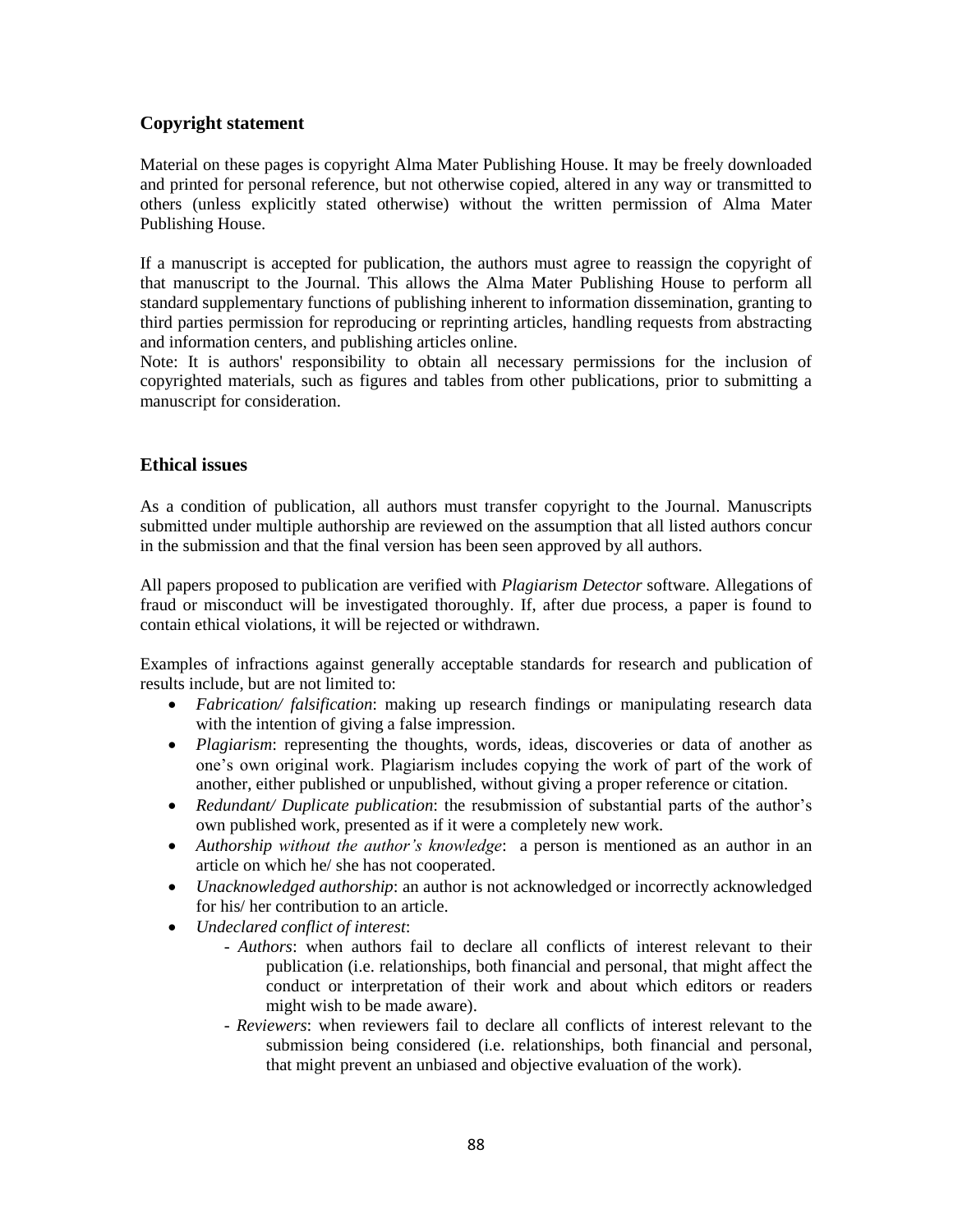### **CONTENTS**

| 1. THE THEORY OF MULTIPLE INTELLIGENCES - A KEY INSTRUMENT FOR     |     |
|--------------------------------------------------------------------|-----|
| TEACHERS FOR AN ACTIVE AND DIFFERENTIATED LEARNING IN THE          |     |
| KNOWLEDGE BASED SOCIETY (Sanda BORDEI, Roxana Maria GHIAȚĂU)       | 91  |
|                                                                    |     |
| 2. A MODEL FOR INTRODUCING FOSS IN EDUCATION IN GUYANA (Donielle   |     |
|                                                                    | 101 |
|                                                                    |     |
| 3. EXPLORING THE PERCEPTIONS OF TRAINERS UPON THE PEDAGOGICAL      |     |
| TRAINING OF PRE-SERVICE MOTHER TONGUE TEACHERS (Liliana MÂȚĂ)      | 113 |
|                                                                    |     |
| 4. THE IMPORTANCE OF SET THEORY ELEMENTS AND MATHEMATICAL          |     |
| LOGIC IN PRIMARY EDUCATION (Costică LUPU, Lidia Elena COBUZ)       | 127 |
|                                                                    |     |
| 5. A STUDY ON THE IMPACT OF PLASTIC ARTS CLASS UPON THE PLASTIC    |     |
| SKILLS OF PRE-SCHOOLERS (Venera-Mihaela COJOCARIU, Noemi NĂSTURAS) | 141 |
|                                                                    |     |
| 6. DIDACTOGENICITY AND THE ROMANIAN EDUCATIONAL SYSTEM (Ioana      |     |
|                                                                    | 155 |
|                                                                    |     |